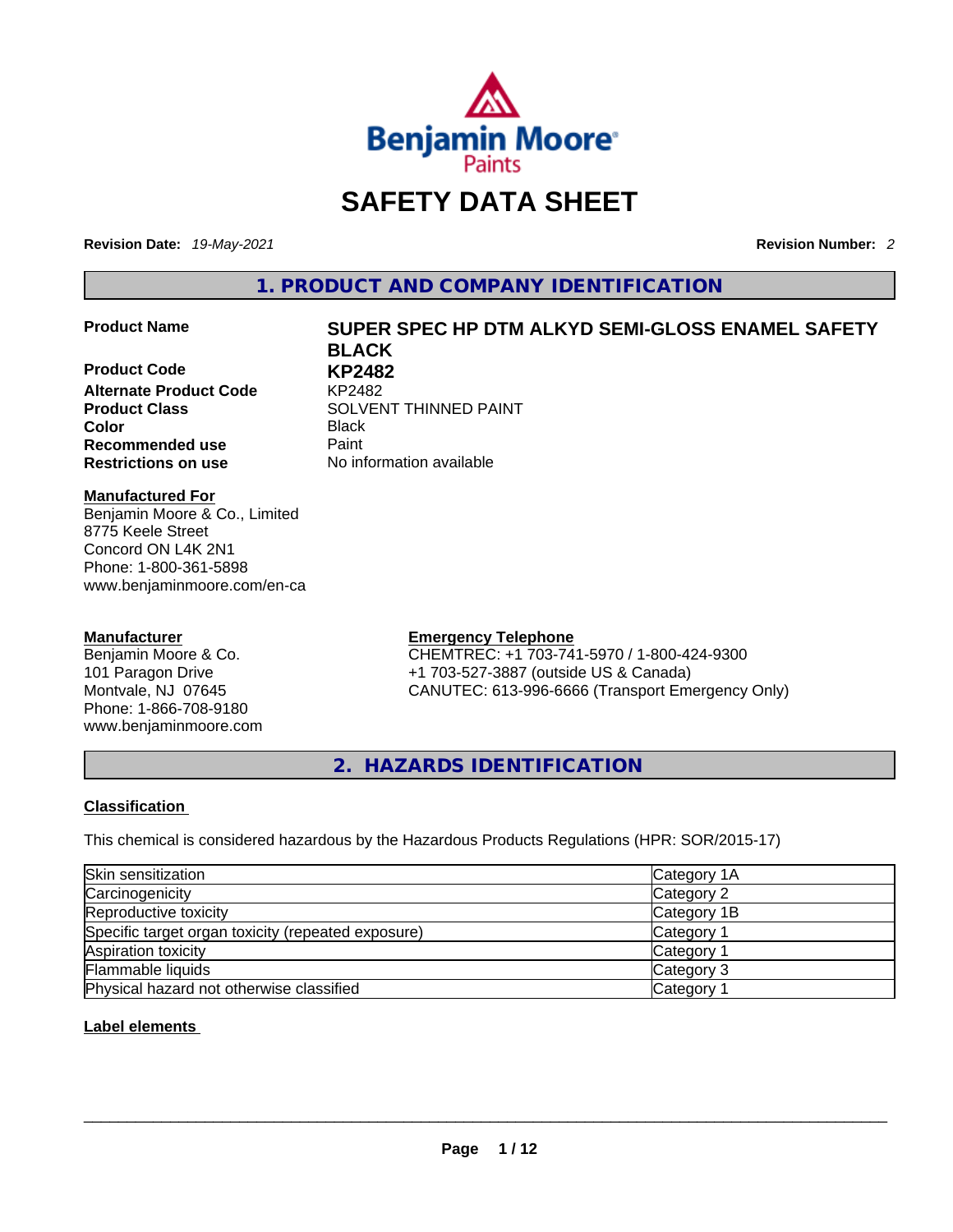#### **Danger**

#### **Hazard statements**

May cause an allergic skin reaction Suspected of causing cancer May damage fertility or the unborn child Causes damage to organs through prolonged or repeated exposure May be fatal if swallowed and enters airways Flammable liquid and vapor Risk of spontaneous combustion



**Appearance** liquid **Odor** solvent

# **Precautionary Statements - Prevention**

Obtain special instructions before use Do not handle until all safety precautions have been read and understood Use personal protective equipment as required Contaminated work clothing should not be allowed out of the workplace Wear protective gloves Do not breathe dust/fume/gas/mist/vapors/spray Wash face, hands and any exposed skin thoroughly after handling Do not eat, drink or smoke when using this product Keep away from heat, hot surfaces, sparks, open flames and other ignition sources. No smoking Keep container tightly closed Ground/bond container and receiving equipment Use explosion-proof electrical/ventilating/lighting/equipment Use only non-sparking tools Take precautionary measures against static discharge Immediately after use, place rags, steel wool or waste used with this product in a sealed water-filled metal container or lay flat to dry. **Precautionary Statements - Response** IF exposed or concerned: Get medical advice/attention

**Skin**

If skin irritation or rash occurs: Get medical advice/attention

Wash contaminated clothing before reuse

IF ON SKIN (or hair): Remove/Take off immediately all contaminated clothing. Rinse skin with water/shower **Ingestion**

IF SWALLOWED: Immediately call a POISON CENTER or doctor/physician

Do NOT induce vomiting

#### **Fire**

In case of fire: Use CO2, dry chemical, or foam for extinction

# **Precautionary Statements - Storage**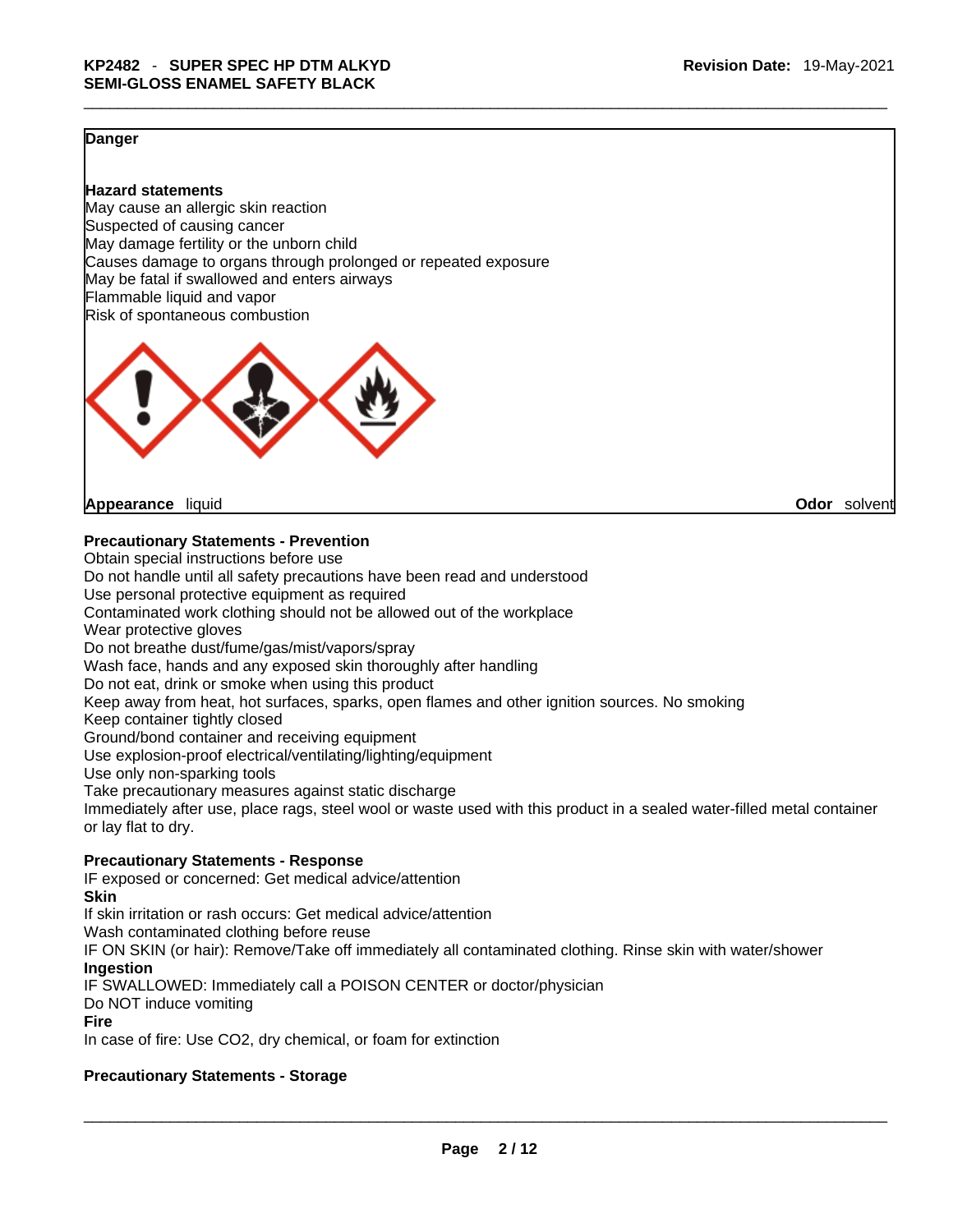### Store locked up Store in a well-ventilated place. Keep cool

# **Precautionary Statements - Disposal**

Dispose of contents/container to an approved waste disposal plant

Materials such as rags used with this product may begin to burn by themselves. After use, put rags in water or lay flat to dry, then discard.

**3. COMPOSITION INFORMATION ON COMPONENTS** 

# **Other information**

No information available

| <b>Chemical name</b>                          | <b>CAS No.</b> | Weight-%      | <b>Hazardous Material</b><br>registry number<br>(HMIRA registry #) | Date HMIRA filed and<br>Information Review Act date exemption granted<br>(if applicable) |
|-----------------------------------------------|----------------|---------------|--------------------------------------------------------------------|------------------------------------------------------------------------------------------|
| Hydrotreated heavy naphtha,<br>petroleum      | 64742-48-9     | $10 - 30%$    |                                                                    |                                                                                          |
| Nepheline syenite                             | 37244-96-5     | $10 - 30%$    |                                                                    |                                                                                          |
| Distillates, petroleum,<br>hydrotreated light | 64742-47-8     | $5 - 10%$     |                                                                    |                                                                                          |
| Zinc phosphate                                | 7779-90-0      | $-5%$         |                                                                    |                                                                                          |
| Stoddard solvent                              | 8052-41-3      | - 5%          |                                                                    |                                                                                          |
| Carbon black                                  | 1333-86-4      | - 5%          |                                                                    |                                                                                          |
| Xylene                                        | 1330-20-7      | $1 - 5%$      |                                                                    |                                                                                          |
| Ethyl benzene                                 | $100 - 41 - 4$ | $0.25 - 0.5%$ |                                                                    |                                                                                          |
| Methyl ethyl ketoxime                         | $96 - 29 - 7$  | $0.1 - 0.25%$ |                                                                    |                                                                                          |
| Cobalt bis(2-ethylhexanoate)                  | 136-52-7       | $0.1 - 0.25%$ |                                                                    |                                                                                          |
| Zinc oxide                                    | 1314-13-2      | $0.1 - 0.25%$ |                                                                    |                                                                                          |

# **Confidential Business Information note**

\*The exact percentage (concentration) of composition has been withheld as a trade secret

**4. FIRST AID MEASURES** 

| If symptoms persist, call a physician. Show this safety data<br>sheet to the doctor in attendance.                                                                                                                                     |
|----------------------------------------------------------------------------------------------------------------------------------------------------------------------------------------------------------------------------------------|
| Immediately flush with plenty of water. After initial flushing,<br>remove any contact lenses and continue flushing for at<br>least 15 minutes. Keep eye wide open while rinsing. If<br>symptoms persist, call a physician.             |
| Wash off immediately with soap and plenty of water while<br>removing all contaminated clothes and shoes. If skin<br>irritation persists, call a physician. Wash clothing before<br>reuse. Destroy contaminated articles such as shoes. |
| Move to fresh air. If symptoms persist, call a physician.<br>If not breathing, give artificial respiration. Call a physician<br>immediately.                                                                                           |
|                                                                                                                                                                                                                                        |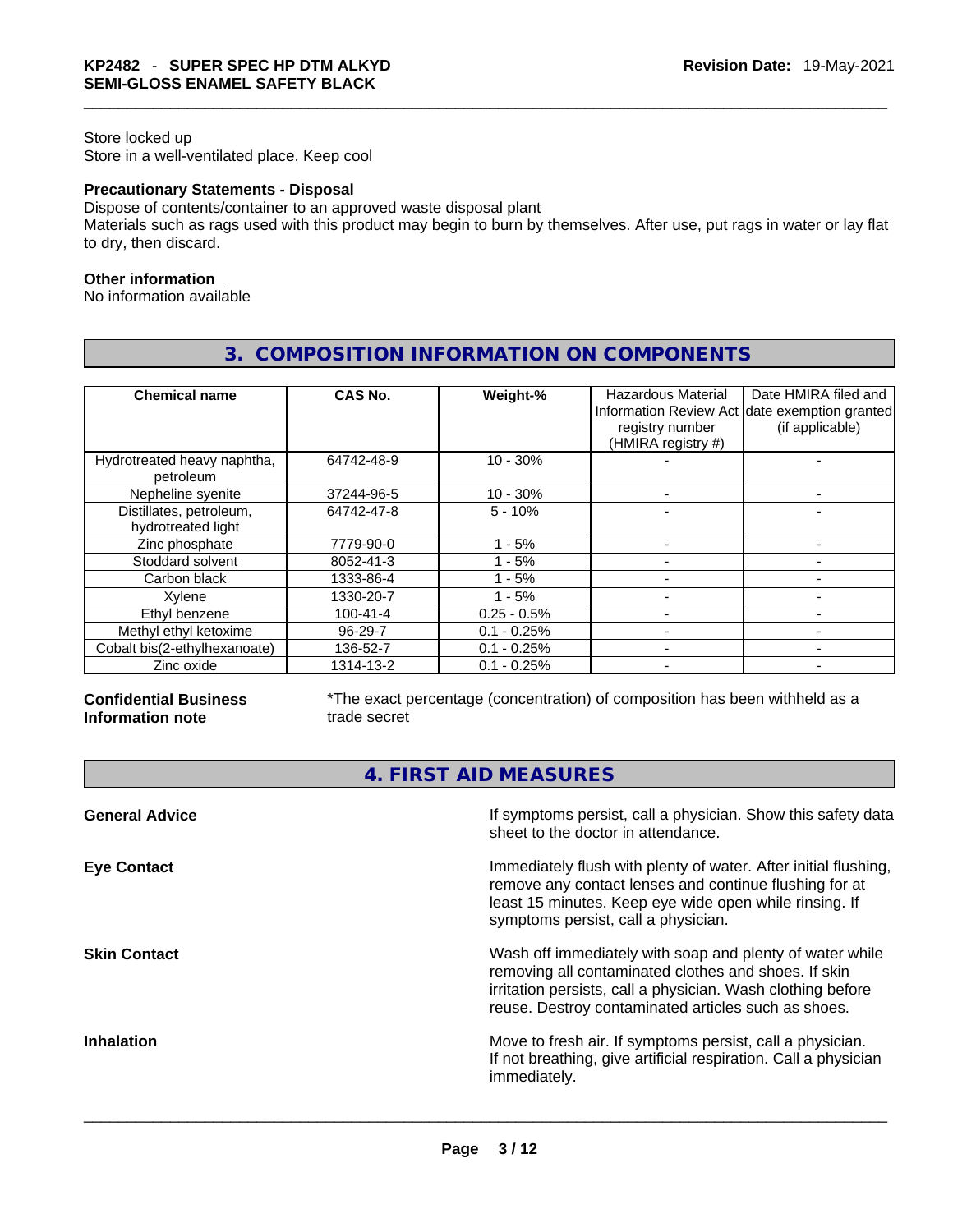| Ingestion                              | Clean mouth with water and afterwards drink plenty of<br>water. Do not induce vomiting without medical advice.<br>Never give anything by mouth to an unconscious person.<br>Consult a physician. |
|----------------------------------------|--------------------------------------------------------------------------------------------------------------------------------------------------------------------------------------------------|
| <b>Protection Of First-Aiders</b>      | Use personal protective equipment.                                                                                                                                                               |
| <b>Most Important Symptoms/Effects</b> | May cause allergic skin reaction.                                                                                                                                                                |
| <b>Notes To Physician</b>              | Treat symptomatically.                                                                                                                                                                           |

**5. FIRE-FIGHTING MEASURES** 

| <b>Suitable Extinguishing Media</b>                                                 | Foam, dry powder or water. Use extinguishing measures<br>that are appropriate to local circumstances and the<br>surrounding environment.                                                                                                               |  |  |  |
|-------------------------------------------------------------------------------------|--------------------------------------------------------------------------------------------------------------------------------------------------------------------------------------------------------------------------------------------------------|--|--|--|
| Protective equipment and precautions for firefighters                               | As in any fire, wear self-contained breathing apparatus<br>pressure-demand, MSHA/NIOSH (approved or equivalent)<br>and full protective gear.                                                                                                           |  |  |  |
| <b>Specific Hazards Arising From The Chemical</b>                                   | Combustible material. Closed containers may rupture if<br>exposed to fire or extreme heat. Keep product and empty<br>container away from heat and sources of ignition. Thermal<br>decomposition can lead to release of irritating gases and<br>vapors. |  |  |  |
| <b>Sensitivity to mechanical impact</b>                                             | No.                                                                                                                                                                                                                                                    |  |  |  |
| Sensitivity to static discharge                                                     | Yes                                                                                                                                                                                                                                                    |  |  |  |
| <b>Flash Point Data</b><br>Flash point (°F)<br>Flash Point (°C)<br><b>Method</b>    | 106<br>41<br><b>PMCC</b>                                                                                                                                                                                                                               |  |  |  |
| <b>Flammability Limits In Air</b>                                                   |                                                                                                                                                                                                                                                        |  |  |  |
| Lower flammability limit:<br><b>Upper flammability limit:</b>                       | Not available<br>Not available                                                                                                                                                                                                                         |  |  |  |
| <b>NFPA</b><br>Health: 2<br><b>Flammability: 2</b>                                  | <b>Instability: 0</b><br><b>Special: Not Applicable</b>                                                                                                                                                                                                |  |  |  |
| <b>NFPA Legend</b><br>0 - Not Hazardous<br>1 - Slightly<br>2 - Moderate<br>3 - High |                                                                                                                                                                                                                                                        |  |  |  |

- 
- 4 Severe

*The ratings assigned are only suggested ratings, the contractor/employer has ultimate responsibilities for NFPA ratings where this system is used.* 

*Additional information regarding the NFPA rating system is available from the National Fire Protection Agency (NFPA) at www.nfpa.org.*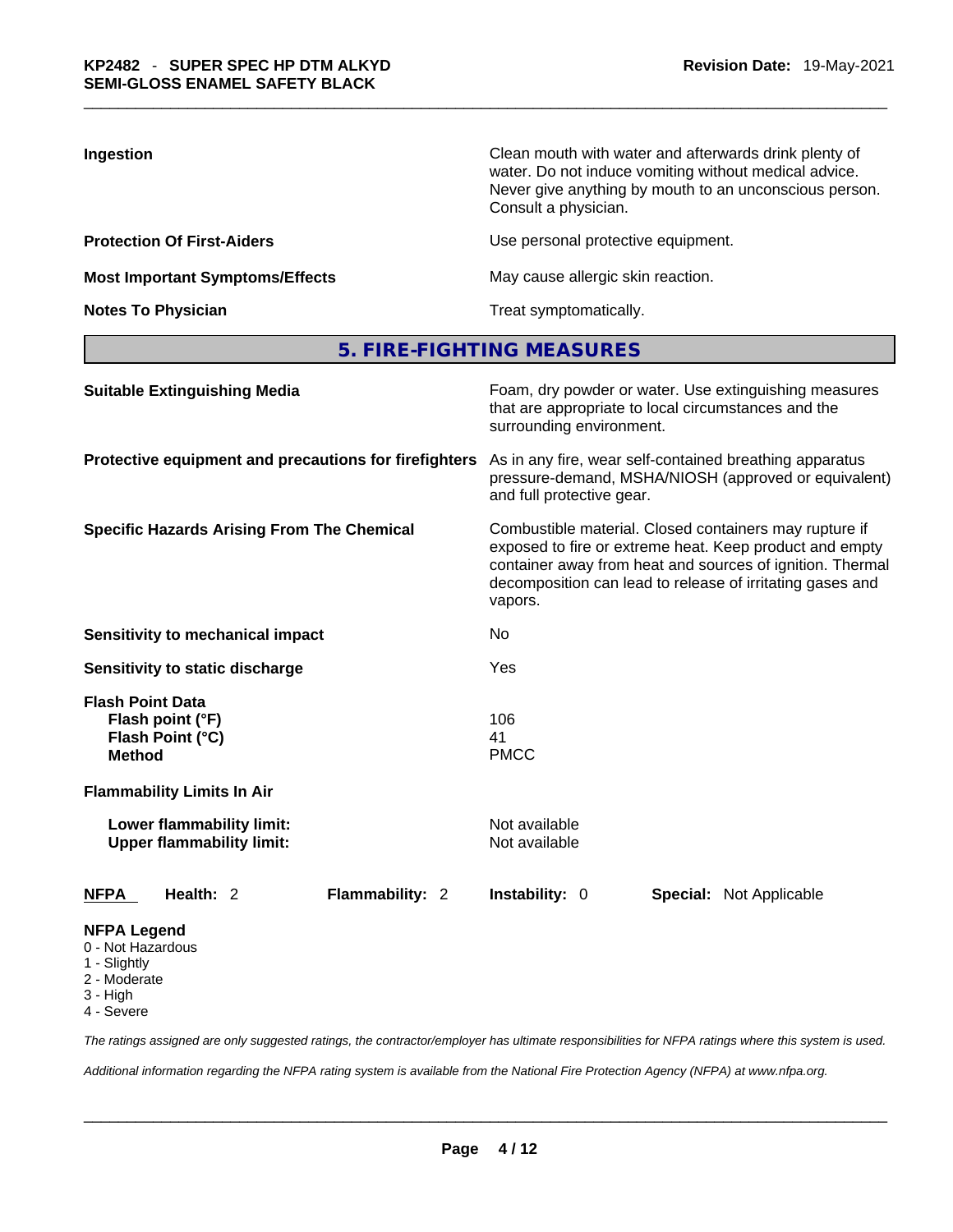# **6. ACCIDENTAL RELEASE MEASURES**

| <b>Personal Precautions</b>      | Use personal protective equipment. Remove all sources of<br>ignition.                                                                                                                                                                                                                                            |
|----------------------------------|------------------------------------------------------------------------------------------------------------------------------------------------------------------------------------------------------------------------------------------------------------------------------------------------------------------|
| <b>Other Information</b>         | Prevent further leakage or spillage if safe to do so. Do not<br>allow material to contaminate ground water system.<br>Prevent product from entering drains. Do not flush into<br>surface water or sanitary sewer system. Local authorities<br>should be advised if significant spillages cannot be<br>contained. |
| <b>Environmental precautions</b> | See Section 12 for additional Ecological Information.                                                                                                                                                                                                                                                            |
| <b>Methods for Cleaning Up</b>   | Dam up. Soak up with inert absorbent material. Pick up<br>and transfer to properly labeled containers. Clean<br>contaminated surface thoroughly.                                                                                                                                                                 |

# **7. HANDLING AND STORAGE**

| <b>Handling</b>               | Use only in area provided with appropriate exhaust<br>ventilation. Do not breathe vapors or spray mist. Wear<br>personal protective equipment. Take precautionary<br>measures against static discharges. To avoid ignition of<br>vapors by static electricity discharge, all metal parts of the<br>equipment must be grounded. Keep away from open<br>flames, hot surfaces and sources of ignition. |
|-------------------------------|-----------------------------------------------------------------------------------------------------------------------------------------------------------------------------------------------------------------------------------------------------------------------------------------------------------------------------------------------------------------------------------------------------|
| <b>Storage</b>                | Keep containers tightly closed in a dry, cool and<br>well-ventilated place. Keep away from heat. Keep away<br>from open flames, hot surfaces and sources of ignition.<br>Keep in properly labeled containers. Keep out of the reach<br>of children.                                                                                                                                                 |
|                               | <b>DANGER</b> - Rags, steel wool or waste soaked with this<br>product may spontaneously catch fire if improperly<br>discarded. Immediately after use, place rags, steel wool or<br>waste in a sealed water-filled metal container.                                                                                                                                                                  |
| <b>Incompatible Materials</b> | Incompatible with strong acids and bases and strong<br>oxidizing agents.                                                                                                                                                                                                                                                                                                                            |

# **8. EXPOSURE CONTROLS/PERSONAL PROTECTION**

#### **Exposure Limits**

| Chemical<br><b>name</b> | <b>ACGIH</b>      | Alberta                 | <b>British (</b><br>Columbia | Ontario                          | Quebec             |
|-------------------------|-------------------|-------------------------|------------------------------|----------------------------------|--------------------|
| Nepheline svenite       | N/E               | N/E                     | N/E                          | <b>TWA</b><br>10 ma/m $^{\rm 3}$ | N/E                |
| Stoddard solvent        | TWA.<br>$100$ ppm | <b>TWA</b><br>$100$ ppm | <b>TWA</b><br>290 mg/m $3$   | <b>TWA</b><br>525 mg/m $3$       | TWAEV<br>$100$ ppm |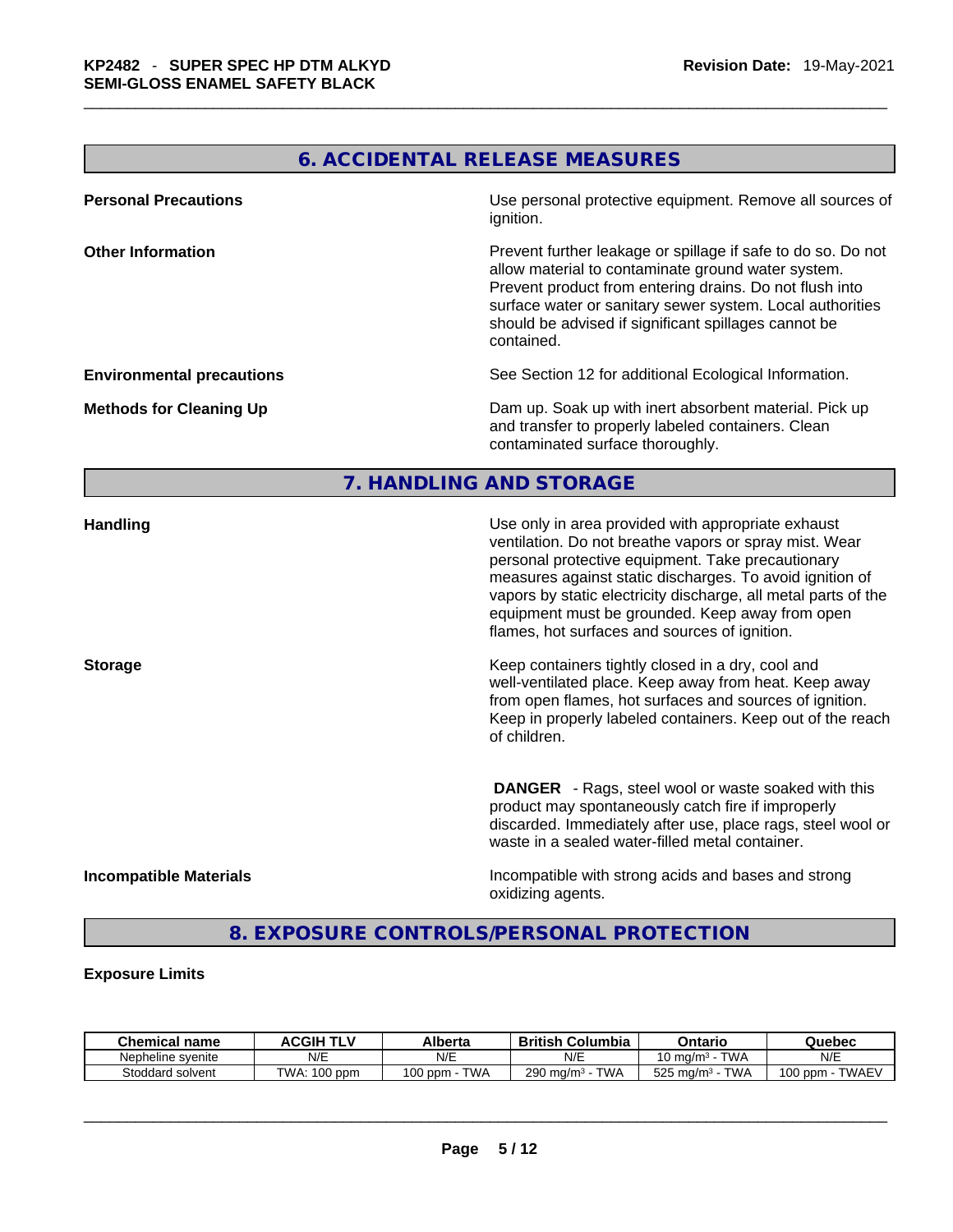|               |                                                                                                                              | $572 \text{ mg/m}^3$ - TWA                                                              | 580 mg/m $3 -$ STEL                                      |                                                        | 525 mg/m <sup>3</sup> - TWAEV                                                             |
|---------------|------------------------------------------------------------------------------------------------------------------------------|-----------------------------------------------------------------------------------------|----------------------------------------------------------|--------------------------------------------------------|-------------------------------------------------------------------------------------------|
| Carbon black  | TWA: $3 \text{ mg/m}^3$<br>inhalable particulate<br>matter                                                                   | $3.5 \text{ mg/m}^3$ - TWA                                                              | $3$ mg/m $3$ - TWA                                       | $3$ mg/m <sup>3</sup> - TWA                            | $3.5$ mg/m <sup>3</sup> - TWAEV                                                           |
| Xylene        | STEL: 150 ppm<br>TWA: 100 ppm                                                                                                | 100 ppm - TWA<br>434 mg/m $3$ - TWA<br>150 ppm - STEL<br>651 mg/m $3 -$ STEL            | 100 ppm - TWA<br>150 ppm - STEL                          | 100 ppm - TWA<br>150 ppm - STEL                        | 100 ppm - TWAEV<br>434 mg/m <sup>3</sup> - TWAEV<br>150 ppm - STEV<br>651 mg/m $3 -$ STEV |
| Ethyl benzene | TWA: 20 ppm                                                                                                                  | 100 ppm - TWA<br>434 mg/m $3$ - TWA<br>125 ppm - STEL<br>$543$ mg/m <sup>3</sup> - STEL | 20 ppm - TWA                                             | 20 ppm - TWA                                           | 100 ppm - TWAEV<br>434 mg/m <sup>3</sup> - TWAEV<br>125 ppm - STEV<br>543 mg/m $3 -$ STEV |
| Zinc oxide    | STEL: $10 \text{ mg/m}^3$<br>respirable particulate<br>matter<br>TWA: $2 \text{ mg/m}^3$<br>respirable particulate<br>matter | $2 \text{ mg/m}^3$ - TWA<br>$10 \text{ mg/m}^3$ - STEL                                  | $2 \text{mq/m}^3$ - TWA<br>$10$ mg/m <sup>3</sup> - STEL | $2 \text{ mg/m}^3$ - TWA<br>$10 \text{ mg/m}^3$ - STEL | 10 mg/m $3$ - TWAEV<br>5 mg/m <sup>3</sup> - TWAEV<br>10 mg/m $3 -$ STEV                  |

#### **Legend**

ACGIH - American Conference of Governmental Industrial Hygienists

Alberta - Alberta Occupational Exposure Limits

British Columbia - British Columbia Occupational Exposure Limits

Ontario - Ontario Occupational Exposure Limits Quebec - Quebec Occupational Exposure Limits

N/E - Not established

**Personal Protective Equipment**

**Engineering Measures Ensure** Ensure adequate ventilation, especially in confined areas.

**Eye/Face Protection** Safety glasses with side-shields. If splashes are likely to occur, wear: Tightly fitting safety goggles **Skin Protection Skin Protection Congression Long sleeved clothing. Protective gloves. Respiratory Protection In operations where exposure limits are exceeded, use a** local protection NIOSH approved respirator that has been selected by a technically qualified person for the specific work conditions. When spraying the product or applying in confined areas, wear a NIOSH approved respirator specified for paint spray or organic vapors.

**Hygiene Measures Avoid contact with skin, eyes and clothing. Remove and Hygiene Measures** and clothing. Remove and wash contaminated clothing before re-use. Wash thoroughly after handling. When using do not eat, drink or smoke.

# **9. PHYSICAL AND CHEMICAL PROPERTIES**

**Appearance** liquid **Density** (Ibs/gal) 9.1 - 9.5 **Specific Gravity** 1.09 - 1.14

**Odor** solvent **Odor Threshold No information available** No information available **pH** No information available **Viscosity (cps) No information available No** information available **Solubility(ies)** No information available **Water solubility Water solubility No information available Evaporation Rate No information available**<br> **No information available**<br> **No information available Vapor pressure** No information available \_\_\_\_\_\_\_\_\_\_\_\_\_\_\_\_\_\_\_\_\_\_\_\_\_\_\_\_\_\_\_\_\_\_\_\_\_\_\_\_\_\_\_\_\_\_\_\_\_\_\_\_\_\_\_\_\_\_\_\_\_\_\_\_\_\_\_\_\_\_\_\_\_\_\_\_\_\_\_\_\_\_\_\_\_\_\_\_\_\_\_\_\_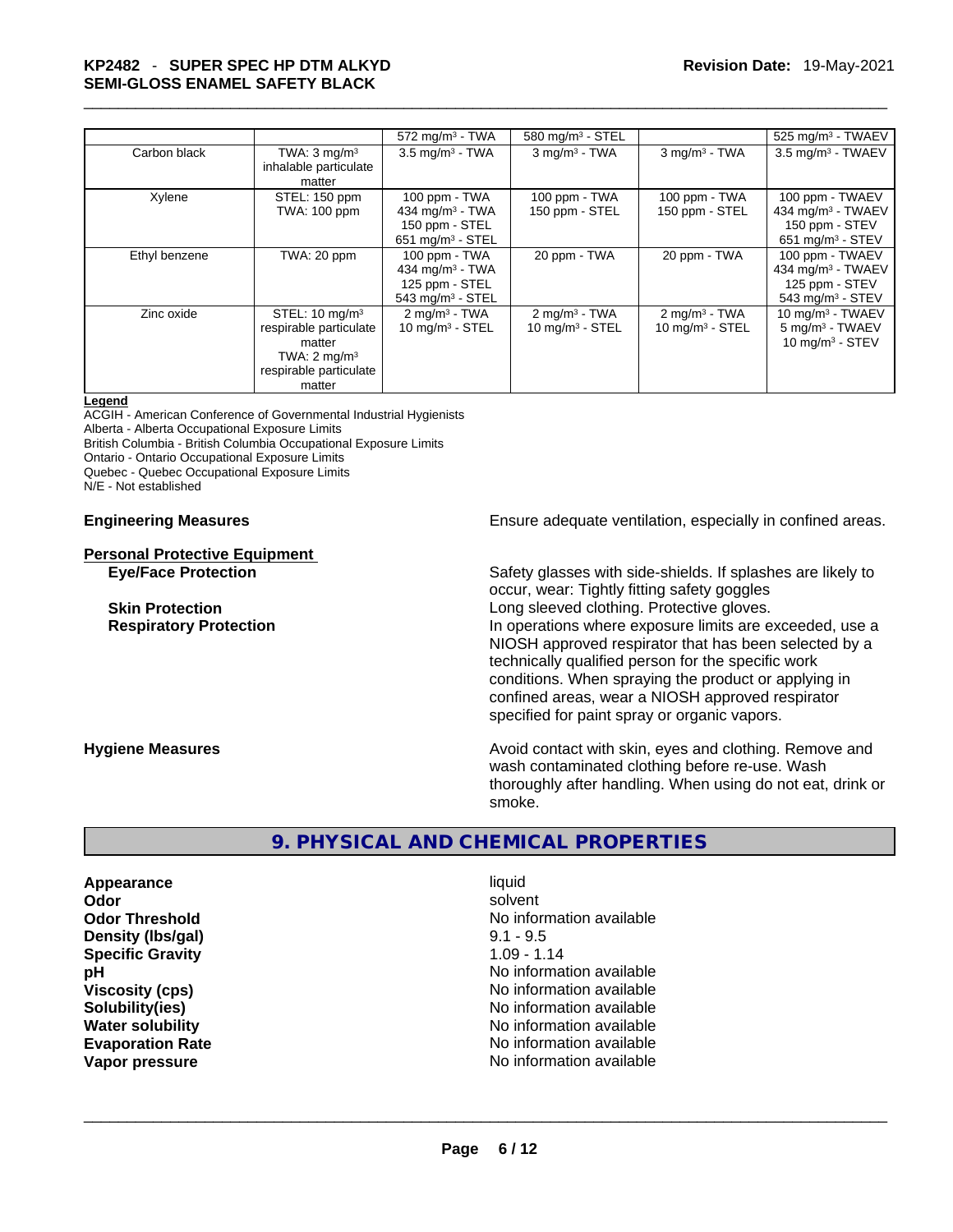**Vapor density Vapor density No information available Wt. % Solids** 60 - 70 **Vol. % Solids Wt. % Volatiles** 30 - 40 **Vol. % Volatiles** 45 - 55 **VOC Regulatory Limit (g/L)** < 400 **Boiling Point (°F)** 279 **Boiling Point (°C)** 137<br> **Preezing point (°F)** No i **Freezing Point (°C)** No information available **Flash point (°F)** 106<br> **Flash Point (°C)** 11 **Flash Point (°C)** 41 **Method** PMCC **Flammability (solid, gas)** Not applicable **Upper flammability limit:** Not applicable **Lower flammability limit:** Not applicable **Autoignition Temperature (°F)** No information available **Autoignition Temperature (°C)** No information available **Decomposition Temperature (°F)** No information available **Decomposition Temperature (°C)**<br> **Partition coefficient**<br> **Partition coefficient**<br> **No** information available

**Freezing point (°F)** No information available **No information available** 

# **10. STABILITY AND REACTIVITY**

| <b>Reactivity</b>                       | Not Applicable                                                                           |
|-----------------------------------------|------------------------------------------------------------------------------------------|
| <b>Chemical Stability</b>               | Stable under normal conditions. Hazardous polymerisation<br>does not occur.              |
| <b>Conditions to avoid</b>              | Keep away from open flames, hot surfaces, static<br>electricity and sources of ignition. |
| <b>Incompatible Materials</b>           | Incompatible with strong acids and bases and strong<br>oxidizing agents.                 |
| <b>Hazardous Decomposition Products</b> | Thermal decomposition can lead to release of irritating<br>gases and vapors.             |
| Possibility of hazardous reactions      | None under normal conditions of use.                                                     |

# **11. TOXICOLOGICAL INFORMATION**

#### **Product Information Information on likely routes of exposure**

**Acute Toxicity** 

**Principal Routes of Exposure Exposure** Eye contact, skin contact and inhalation.

**Product Information Repeated or prolonged exposure to organic solvents may** Repeated or prolonged exposure to organic solvents may lead to permanent brain and nervous system damage. Intentional misuse by deliberately concentrating and inhaling vapors may be harmful or fatal.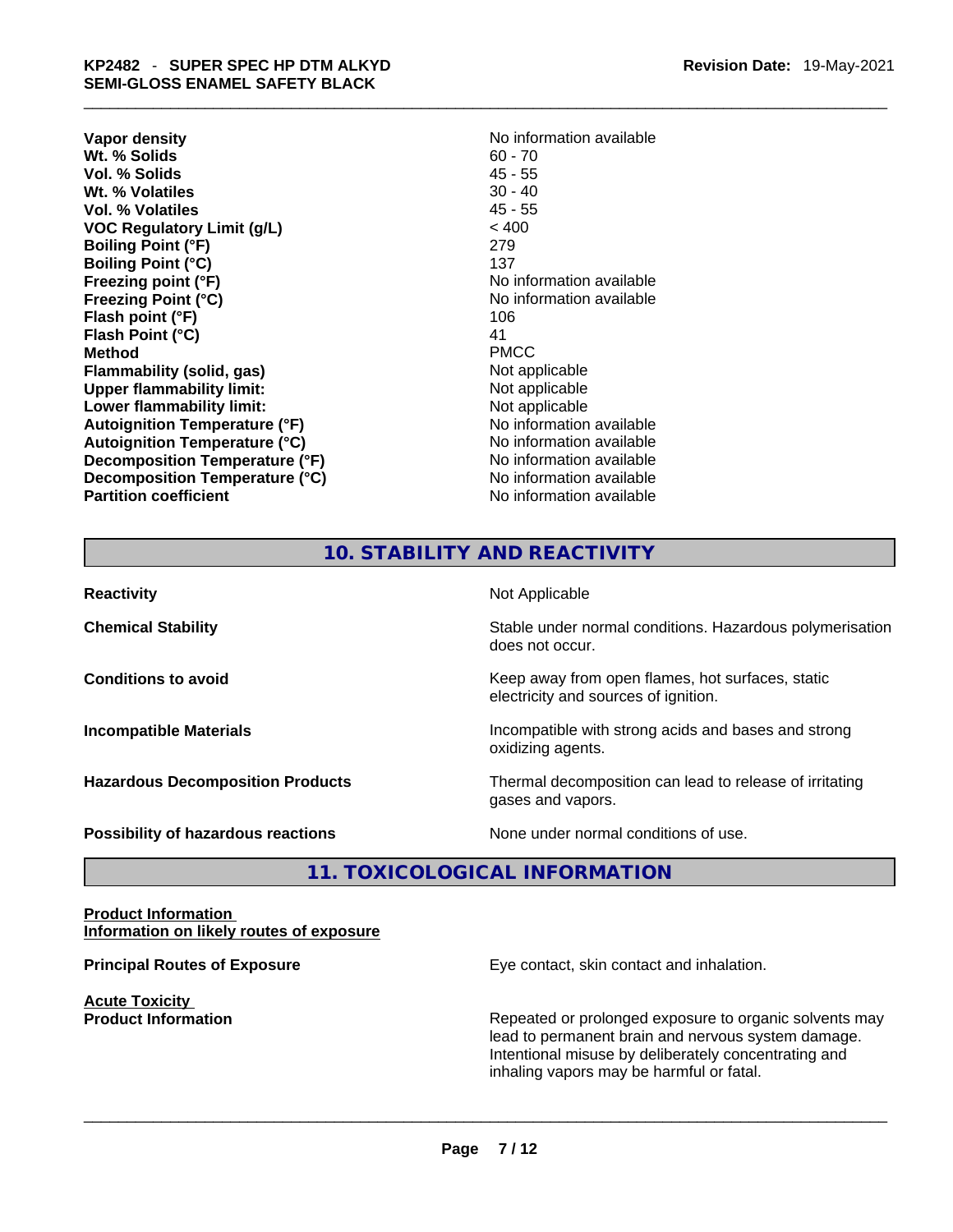### **Symptoms related to the physical,chemical and toxicological characteristics**

| <b>Symptoms</b>                                                                            | No information available                                                                                        |  |  |  |
|--------------------------------------------------------------------------------------------|-----------------------------------------------------------------------------------------------------------------|--|--|--|
| Delayed and immediate effects as well as chronic effects from short and long-term exposure |                                                                                                                 |  |  |  |
| Eye contact                                                                                | Contact with eyes may cause irritation.                                                                         |  |  |  |
| <b>Skin contact</b>                                                                        | May cause skin irritation and/or dermatitis. Prolonged skin                                                     |  |  |  |
|                                                                                            | contact may defat the skin and produce dermatitis.                                                              |  |  |  |
| <b>Inhalation</b>                                                                          | High vapor / aerosol concentrations are irritating to the                                                       |  |  |  |
|                                                                                            | eyes, nose, throat and lungs and may cause headaches,                                                           |  |  |  |
|                                                                                            | dizziness, drowsiness, unconsciousness, and other central<br>nervous system effects.                            |  |  |  |
| Ingestion                                                                                  | Ingestion may cause irritation to mucous membranes.                                                             |  |  |  |
|                                                                                            | Small amounts of this product aspirated into the                                                                |  |  |  |
|                                                                                            | respiratory system during ingestion or vomiting may cause                                                       |  |  |  |
|                                                                                            | mild to severe pulmonary injury, possibly progressing to                                                        |  |  |  |
|                                                                                            | death.                                                                                                          |  |  |  |
| <b>Sensitization</b>                                                                       | May cause an allergic skin reaction.                                                                            |  |  |  |
| <b>Neurological Effects</b>                                                                | No information available.                                                                                       |  |  |  |
| <b>Mutagenic Effects</b>                                                                   | No information available.                                                                                       |  |  |  |
| <b>Reproductive Effects</b>                                                                | May damage fertility or the unborn child.                                                                       |  |  |  |
| <b>Developmental Effects</b>                                                               | No information available.                                                                                       |  |  |  |
| <b>Target organ effects</b>                                                                | No information available.                                                                                       |  |  |  |
| <b>STOT - single exposure</b>                                                              | May cause disorder and damage to the. Respiratory                                                               |  |  |  |
|                                                                                            | system. Central nervous system.                                                                                 |  |  |  |
| <b>STOT - repeated exposure</b>                                                            | Causes damage to organs through prolonged or repeated<br>exposure. Causes damage to organs through prolonged or |  |  |  |
|                                                                                            | repeated exposure if inhaled.                                                                                   |  |  |  |
| Other adverse effects                                                                      | No information available.                                                                                       |  |  |  |
| <b>Aspiration Hazard</b>                                                                   | May be harmful if swallowed and enters airways. Small                                                           |  |  |  |
|                                                                                            | amounts of this product aspirated into the respiratory                                                          |  |  |  |
|                                                                                            | system during ingestion or vomiting may cause mild to                                                           |  |  |  |
|                                                                                            | severe pulmonary injury, possibly progressing to death.                                                         |  |  |  |

# **Numerical measures of toxicity**

# **The following values are calculated based on chapter 3.1 of the GHS document**

| ATEmix (oral)                        | 20542 mg/kg |
|--------------------------------------|-------------|
| <b>ATEmix (dermal)</b>               | 8036 mg/ka  |
| <b>ATEmix (inhalation-dust/mist)</b> | 112.9 mg/L  |

# **Component Information**

| Chemical name                                               | Oral LD50            | Dermal LD50             | Inhalation LC50                      |
|-------------------------------------------------------------|----------------------|-------------------------|--------------------------------------|
| Hydrotreated heavy naphtha,<br>petroleum<br>64742-48-9      | $>6000$ mg/kg (Rat)  | > 3160 mg/kg (Rabbit)   | $> 8500$ mg/m <sup>3</sup> (Rat) 4 h |
| Distillates, petroleum, hydrotreated<br>light<br>64742-47-8 | $>$ 5000 mg/kg (Rat) | $>$ 2000 mg/kg (Rabbit) | > 5.2 mg/L (Rat) 4 h                 |
| Zinc phosphate                                              | $>$ 5000 mg/kg (Rat) |                         |                                      |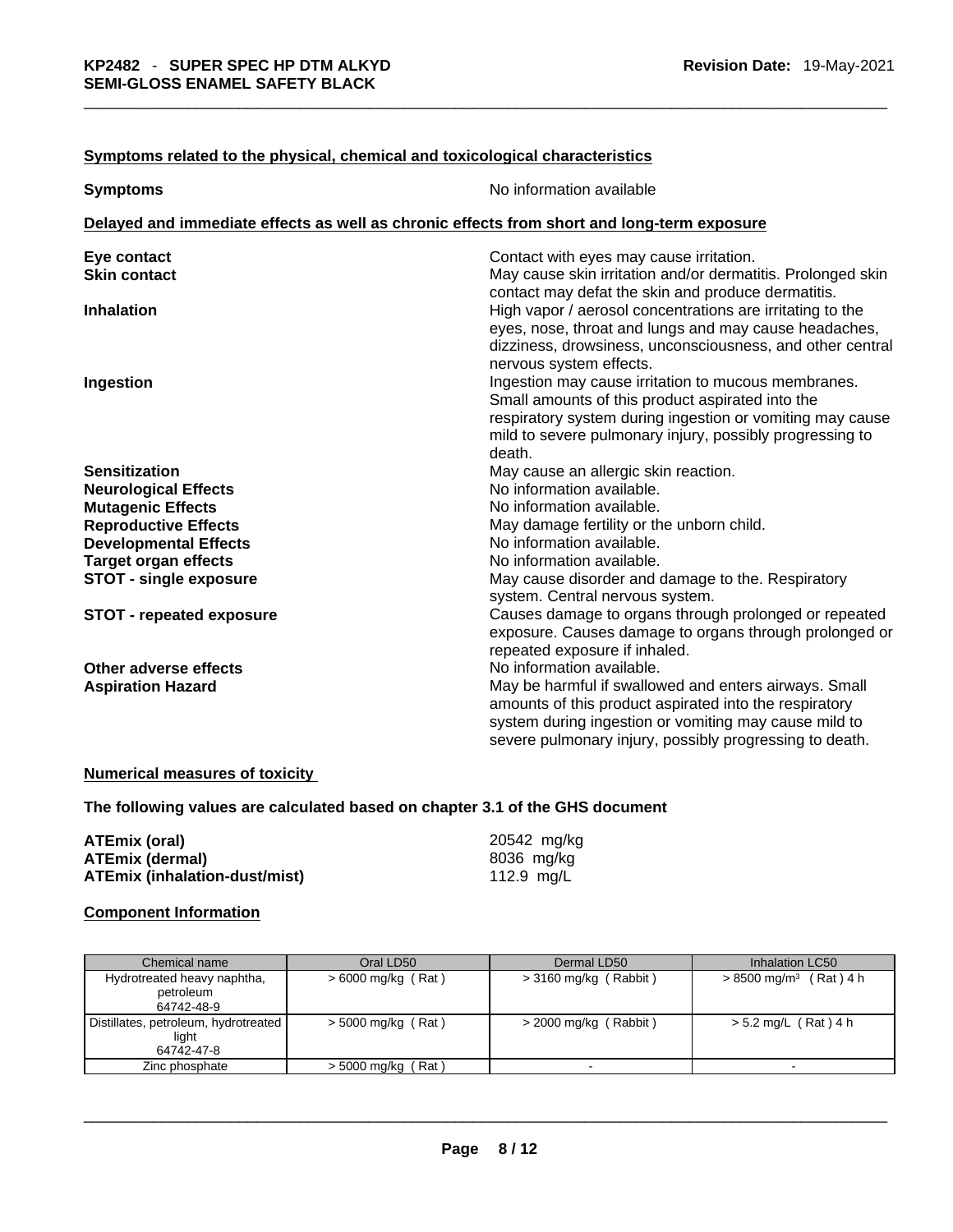| 7779-90-0                                |                       |                            |                          |
|------------------------------------------|-----------------------|----------------------------|--------------------------|
| Carbon black<br>1333-86-4                | $> 15400$ mg/kg (Rat) | $>$ 3 g/kg (Rabbit)        | $\blacksquare$           |
| Xylene<br>1330-20-7                      | $=$ 3500 mg/kg (Rat)  | $>$ 4350 mg/kg (Rabbit)    | $= 29.08$ mg/L (Rat) 4 h |
| Ethyl benzene<br>$100 - 41 - 4$          | $=$ 3500 mg/kg (Rat)  | $= 15400$ mg/kg (Rabbit)   | $= 17.4$ mg/L (Rat) 4 h  |
| Methyl ethyl ketoxime<br>96-29-7         | $= 930$ mg/kg (Rat)   | 1000 - 1800 mg/kg (Rabbit) | $> 4.83$ mg/L (Rat) 4 h  |
| Cobalt bis(2-ethylhexanoate)<br>136-52-7 | -                     | $>$ 5000 mg/kg (Rabbit)    | $> 10$ mg/L (Rat) 1 h    |
| Zinc oxide<br>1314-13-2                  | $>$ 5000 mg/kg (Rat)  |                            |                          |

# **Chronic Toxicity**

#### **Carcinogenicity**

*The information below indicates whether each agency has listed any ingredient as a carcinogen:.* 

| <b>Chemical name</b>         | <b>IARC</b>                    | <b>NTP</b>                   |
|------------------------------|--------------------------------|------------------------------|
|                              | 2B - Possible Human Carcinogen |                              |
| Carbon black                 |                                |                              |
|                              | 2B - Possible Human Carcinogen |                              |
| l Ethvl benzene              |                                |                              |
|                              | 2B - Possible Human Carcinogen | Reasonably Anticipated Human |
| Cobalt bis(2-ethylhexanoate) |                                | Carcinogen                   |

• Cobalt and cobalt compounds are listed as possible human carcinogens by IARC (2B). However, there is inadequate evidence of the carcinogenicity of cobalt and cobalt compounds in humans.

#### **Legend**

IARC - International Agency for Research on Cancer NTP - National Toxicity Program OSHA - Occupational Safety & Health Administration

**12. ECOLOGICAL INFORMATION** 

# **Ecotoxicity Effects**

The environmental impact of this product has not been fully investigated.

#### **Product Information**

#### **Acute Toxicity to Fish**

No information available

#### **Acute Toxicity to Aquatic Invertebrates**

No information available

#### **Acute Toxicity to Aquatic Plants**

No information available

#### **Persistence / Degradability**

No information available. \_\_\_\_\_\_\_\_\_\_\_\_\_\_\_\_\_\_\_\_\_\_\_\_\_\_\_\_\_\_\_\_\_\_\_\_\_\_\_\_\_\_\_\_\_\_\_\_\_\_\_\_\_\_\_\_\_\_\_\_\_\_\_\_\_\_\_\_\_\_\_\_\_\_\_\_\_\_\_\_\_\_\_\_\_\_\_\_\_\_\_\_\_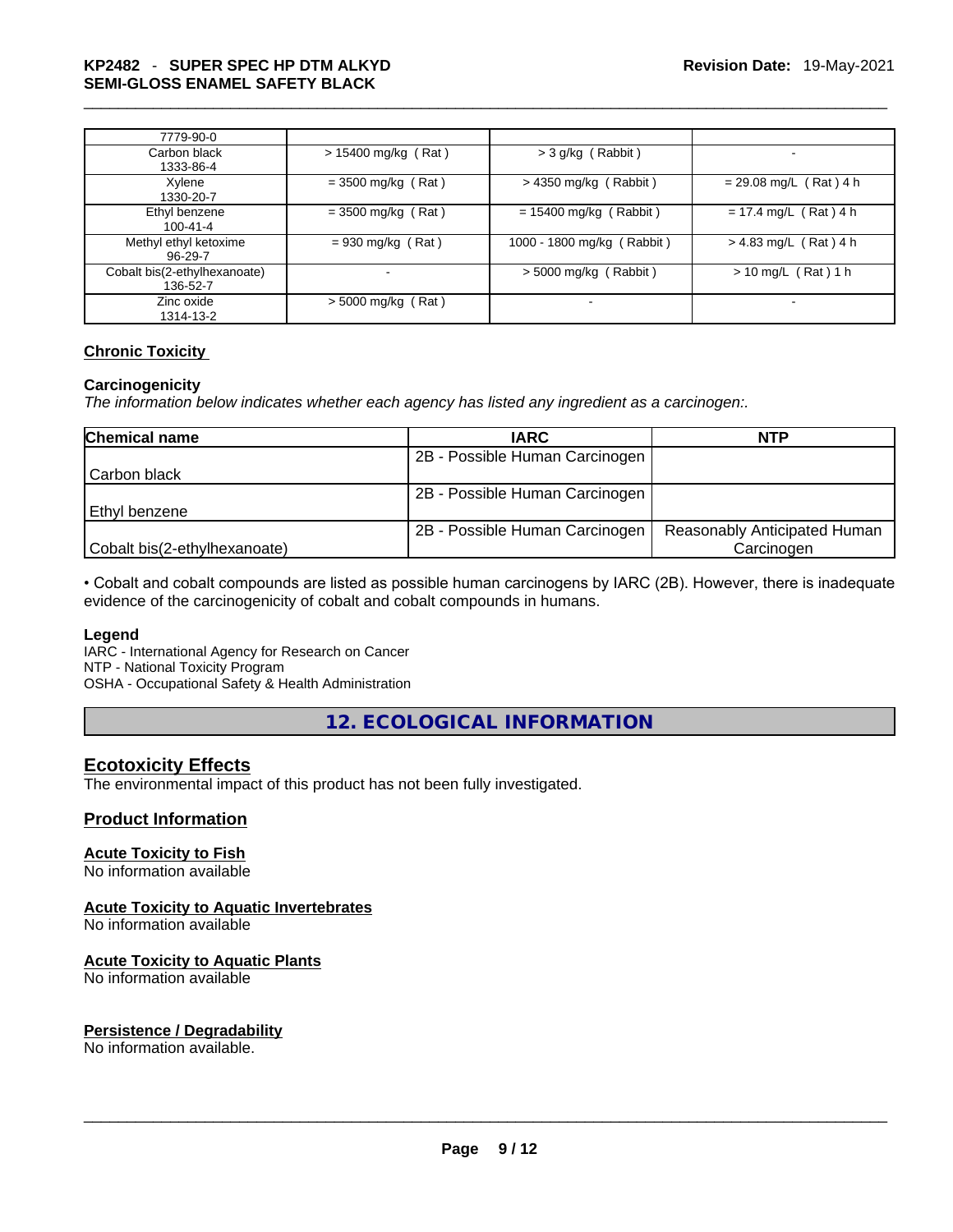#### **Bioaccumulation**

There is no data for this product.

**Mobility in Environmental Media** No information available.

#### **Ozone**

No information available

# **Component Information**

#### **Acute Toxicity to Fish**

Xylene LC50: 13.5 mg/L (Rainbow Trout - 96 hr.) Ethyl benzene LC50: 12.1 mg/L (Fathead Minnow - 96 hr.) Methyl ethyl ketoxime LC50: 48 mg/L (Bluegill sunfish - 96 hr.)

# **Acute Toxicity to Aquatic Invertebrates**

Ethyl benzene EC50: 1.8 mg/L (Daphnia magna - 48 hr.) Methyl ethyl ketoxime EC50: 750 mg/L (Daphnia magna - 48 hr.)

#### **Acute Toxicity to Aquatic Plants**

Ethyl benzene EC50: 4.6 mg/L (Green algae (Scenedesmus subspicatus), 72 hrs.)

|                                | 13. DISPOSAL CONSIDERATIONS                                                                                                                                                                                                           |
|--------------------------------|---------------------------------------------------------------------------------------------------------------------------------------------------------------------------------------------------------------------------------------|
| <b>Waste Disposal Method</b>   | Dispose of in accordance with federal, state, provincial, and local regulations.<br>Local requirements may vary, consult your sanitation department or<br>state-designated environmental protection agency for more disposal options. |
| <b>Empty Container Warning</b> | Emptied containers may retain product residue. Follow label warnings even after<br>container is emptied. Residual vapors may explode on ignition.                                                                                     |
|                                | 11 TDANCDODT INITODIJATIONI                                                                                                                                                                                                           |

# **14. TRANSPORT INFORMATION**

| <b>Proper Shipping Name</b><br><b>Hazard class</b> | <b>PAINT</b><br>າ<br>J |  |  |
|----------------------------------------------------|------------------------|--|--|
| UN-No.                                             | UN1263                 |  |  |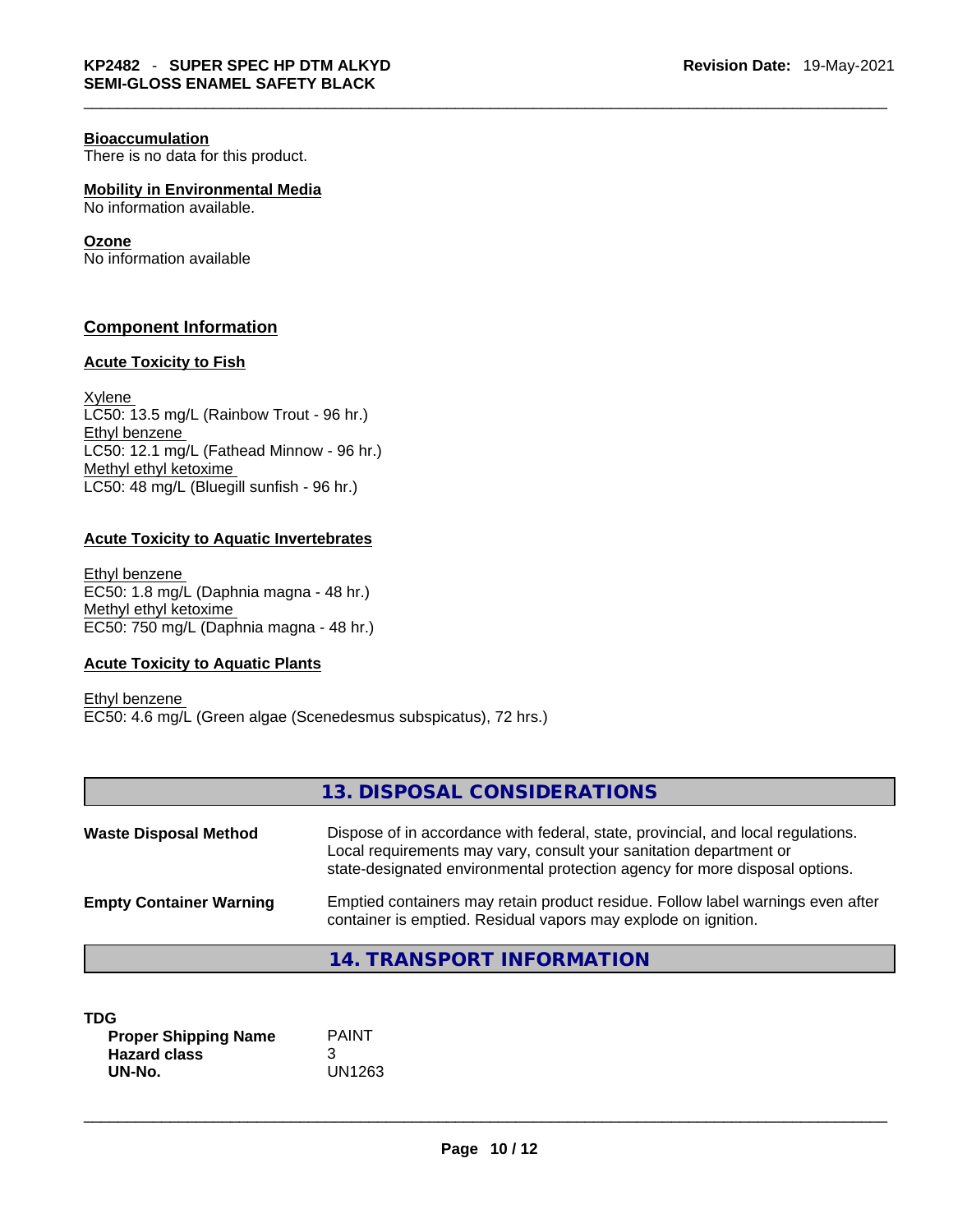| <b>Packing Group</b> |                       |
|----------------------|-----------------------|
| <b>Description</b>   | UN1263, PAINT, 3, III |

In Canada, Class 3 flammable liquids may be reclassified as non-regulated for domestic ground transportation if they meet the requirements of TDG General Exemption SOR/2008-34.

| ICAO / IATA | Contact the preparer for further information. |  |
|-------------|-----------------------------------------------|--|
|-------------|-----------------------------------------------|--|

**IMDG / IMO Contact the preparer for further information.** 

# **15. REGULATORY INFORMATION**

# **International Inventories**

| <b>TSCA: United States</b> | Yes - All components are listed or exempt. |
|----------------------------|--------------------------------------------|
| <b>DSL: Canada</b>         | Yes - All components are listed or exempt. |

# **National Pollutant Release Inventory (NPRI)**

#### **NPRI Parts 1- 4**

This product contains the following Parts 1-4 NPRI chemicals:

| <b>Chemical name</b> | CAS No.   | Weight-%    | <b>NPRI Parts 1-4</b> |
|----------------------|-----------|-------------|-----------------------|
| Xylene               | 1330-20-7 | 5%          | ∟isted                |
| Ethyl benzene        | 100-41-4  | 0.25 - 0.5% | Listed                |

#### **NPRI Part 5**

This product contains the following NPRI Part 5 Chemicals:

| CAS No.    | Weight-%    | <b>NPRI Part 5</b> |  |
|------------|-------------|--------------------|--|
| 64742-48-9 | $10 - 30\%$ | Listed             |  |
|            |             |                    |  |
| 64742-47-8 | $5 - 10%$   | Listed             |  |
|            |             |                    |  |
| 8052-41-3  | ' - 5%      | Listed             |  |
| 1330-20-7  | - 5%        | Listed             |  |
|            |             |                    |  |

#### **WHMIS Regulatory Status**

This product has been classified in accordance with the hazard criteria of the Hazardous Products Regulations (HPR) and the SDS contains all the information required by the HPR.